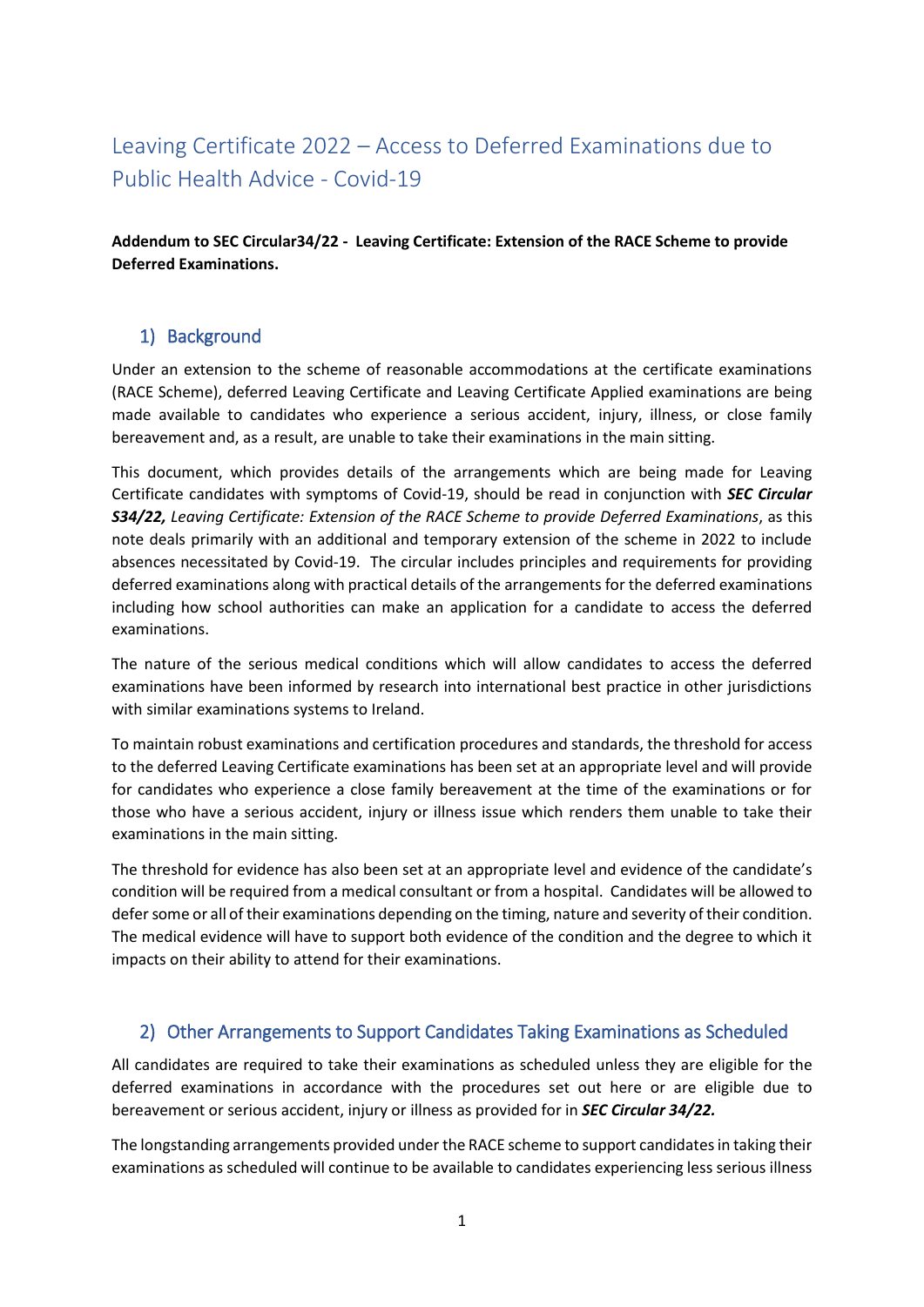and medical conditions at the time of the examinations who will be ineligible for access to the deferred examinations.

These include arranging for examination sittings in atypical venues such as in hospitals or at another location or another school; granting of breaks or rest periods having regard to the physical, medical or emotional condition of the candidate; access to food, drink and medicine; amendments to the published timetable provided the examinations is taken on the same date.

## 3) Covid-19 and the 2022 Leaving Certificate

The overall nature of this extension to the RACE scheme aims to provide access to deferred examinations only in the most serious cases. In addition to the criteria for eligibility set out in *SEC Circular S34/2022*, there is a temporary need for the 2022 Leaving Certificate, in line with public health policy, to ensure that candidates with Covid-19 or with symptoms of Covid-19, also have access to a deferred sitting of the examinations.

This Covid-19 related provision is entirely separate to the conditions of eligibility which apply on grounds of bereavement or serious accident, injury or illness and is grounded in prevailing public health advice.

## 4) Remaining at home from examinations due to COVID-19

The latest public health advice to the general public on symptoms of COVID-19 is available [here.](https://www2.hse.ie/conditions/covid19/symptoms/overview/)

Leaving Certificate candidates who only have nasal symptoms, such as a runny nose or a sneeze, but otherwise feel well **should** attend for their examinations. This is in line with current HSE advice on attending school which has been in place since February 2022-

[https://www2.hse.ie/conditions/covid19/preventing-the-spread/child-returning-to-school-or](https://www2.hse.ie/conditions/covid19/preventing-the-spread/child-returning-to-school-or-childcare/)[childcare/.](https://www2.hse.ie/conditions/covid19/preventing-the-spread/child-returning-to-school-or-childcare/)

If a candidate is absent for an examination(s) as they are experiencing symptoms of Covid-19, they will be allowed to access the examinations for which they are absent in the deferred sitting. They will be subject to a mandatory period of absence from the examinations. In implementing this absence period, the SEC is taking a risk-based approach to managing Covid-19 in the examinations which is broadly in line with public health advice, limiting the Covid-19 risks, and providing some certainty about the duration of absences for candidates, schools and centres.

The mandatory absence period starts on the first day on which symptoms occur (day zero) and will require the candidate to be absent from the examinations for the following 7-day period (including weekends); so**, 8 days in total**. This means that a candidate will be unable to sit any examination paper they were due to take on the day the symptoms occurs and any that they were due to take in the following 7 days (i.e. 8 days in total).

**Example A –** A candidate reports to their school on Wednesday 8 June that they have symptoms of Covid-19. The candidate will be absent for all of their examinations from Wednesday 8 June until Wednesday 15 June inclusive. Provided they have no symptoms, they may return to complete their remaining examinations from Thursday 16 June onwards. Candidates will sit all examinations that they have missed in the deferred examinations series. In the example above, they will be sitting any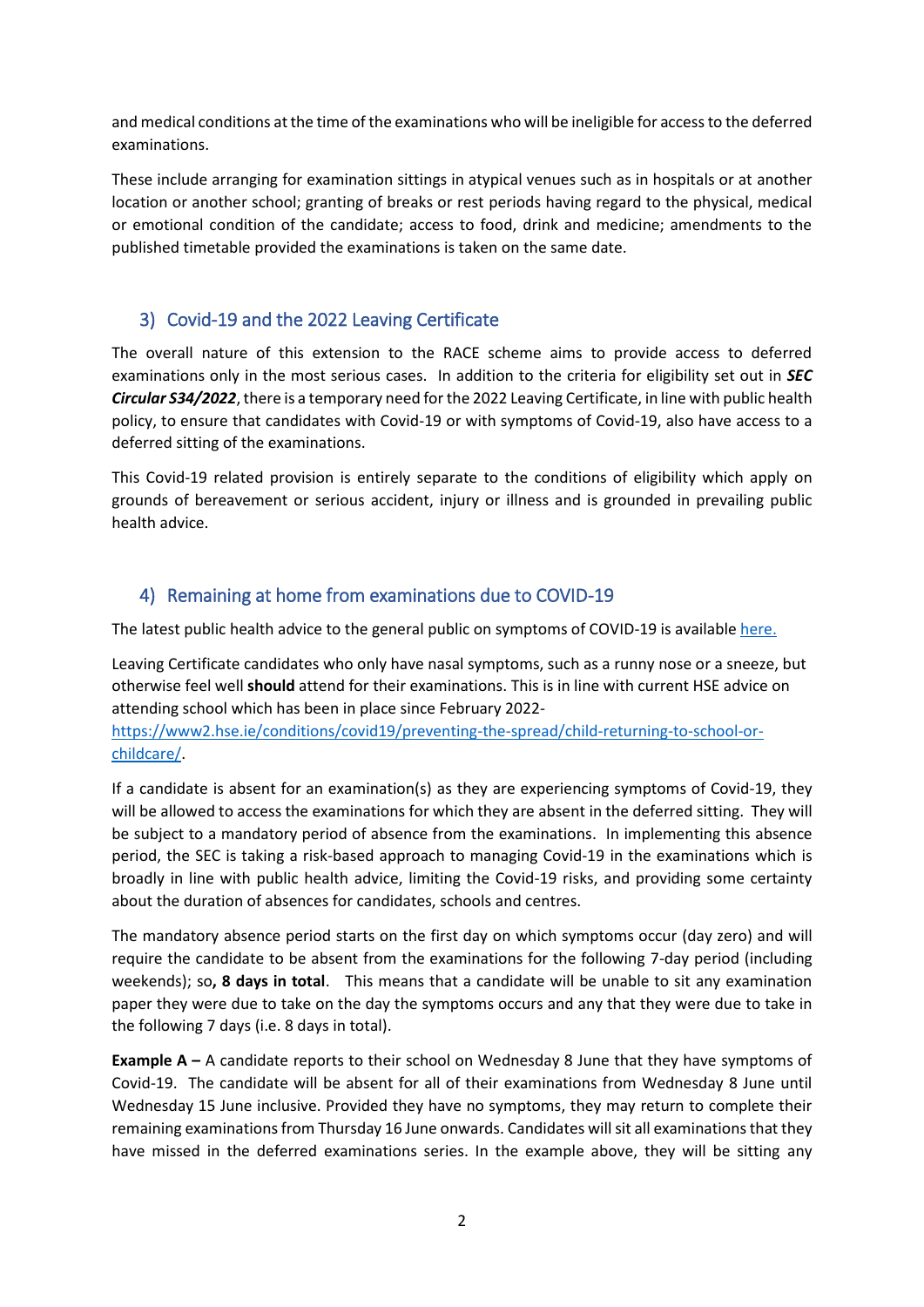examinations for which they were absent between Thursday 30 June and Wednesday 6 July including Saturday 2 July.

**Example B –** A candidate reports to their school on the morning of Friday 10 June that they have symptoms of Covid-19. The candidate will be absent for all examinations for which they are scheduled on Friday 10 June and until Friday 17 June inclusive. Provided they have no symptoms, they may return to complete their remaining examinations from Monday 20 June onwards. The candidate will sit any examinations for which they were absent in the deferred examinations series.

If the candidate in the above example did not experience symptoms on 10 June until after they had completed their examinations on that day, their symptoms still developed on that date and this will be the first day on which the absence period will still start.

The full absence period will be strictly applied and candidates are required to not attend for their examinations until this period has elapsed and to additionally follow public health advice.

Candidates who continue to have symptoms after the end of this absence period will be subject to a further absence period of seven days. Candidates should continue to follow all public health advice. Candidates must contact the school to report the last day of their first absence period if they continue to have symptoms.

## 5) Covid-19 Related Absence Application Process

1

The application process is as set out in Section 9 *SEC Circular S34/22* and applies to both school attending candidates and external candidates sitting examinations in the school as set out in the governing circular S34/22.

Applications for support arrangements under the RACE Scheme are school - based and applications for access to the deferred examinations due to Covid-19 are no different. School authorities have a critical role in the application process in confirming their support for the application as made and safeguarding the integrity of the examinations.

The SEC will not accept applications directly from candidates or parents/guardians.<sup>1</sup>

The first examinations of the main sitting are on Wednesday 8 June; the examinations scheduled on this date will, in the deferred sitting, take place on Thursday 30 June. There is a very short time period for the application, decision-making, and appeals processes for the deferred examinations to occur. For this reason, all deadlines will be strictly applied.

Schools must put in place arrangements for candidates (including external candidates) or parents/guardians to inform the school at the earliest opportunity if the candidate will be absent from an examination. In any event, this report must be made to the school authority no later than the first day on which the candidate is experiencing symptoms of Covid-19.

Candidates or their parent/guardian must immediately contact the school to report that the candidate is experiencing symptoms of Covid-19 and will be absent from examinations. The report to the school must include the date on which the candidate first experienced symptoms as this is the date from which the absence period, as set out in section 4 above, will be counted.

 $1$  Other than in the case of a small group of external candidates who are sitting their examinations at one of two Dublin venues and are not affiliated to any school.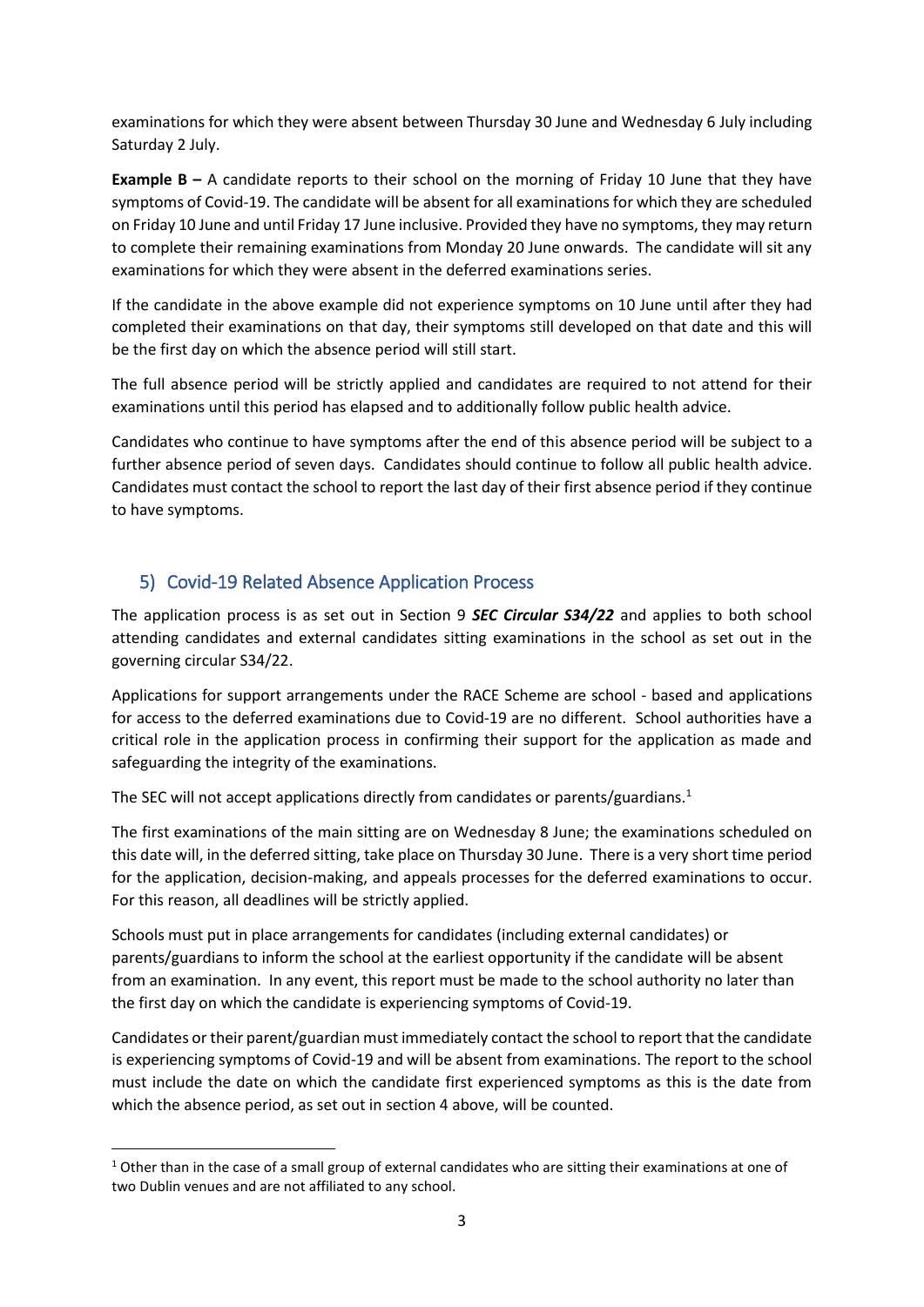On foot of such reports, school authorities should make an application for the candidate to access the deferred examinations to the SEC through the online application system selecting the Covid-19 ground.

This application must be made on or before the first date on which the candidate is absent from an examination.

#### **Candidates whose absence from an examination session is;**

- **a) not reported by the candidate, parent/guardian to the school on or before the date of the absence** 
	- **OR**
- **b) not reported by the school authority to the SEC on or before the date of the absence**

#### **will, irrespective of the reason, be deemed ineligible for access to the deferred examinations.**

The application from the school to the SEC will require confirmation of the date on which symptoms were first reported to the school. The absence period, as set out at section 4 above, will be counted from that date.

The application process will require confirmation from the candidate, and their parent/guardian, of their understanding of the terms on which the application is made. A Declaration Form is provided for this purpose which must be uploaded by the school authority to the system. The school authority will have 4 working days to complete the application by providing the Declaration Form.

Under no circumstances will candidates will be readmitted to examinations in the main examinations sitting before the full absence period has concluded.

Applications for a further 7 day extension to the first absence period, for candidates who continue to experience symptoms of Covid-19, should be made by email though the RACE Section to [deferredexaminations@examinations.ie](mailto:deferredexaminations@examinations.ie) no later than the date on which the candidate has been due to return to sit their remaining examinations.

### 6) Examinations Integrity

The SEC has an absolute duty to protect the integrity of the examinations. In all cases, the SEC must be satisfied as to the validity of the application and will reserve the right to seek independent proof of the absence.

**The SEC reserves the right to consider and determine whether a Breach of Examinations Regulations has occurred if a candidate claims relief under this provision and is found to have made a false claim. A person aiding a candidate to claim a relief under this provision may be guilty of an offence under Section 52 of the Education Act 1998.** 

# 7) Limitations

In making an application to access the deferred examinations for any of the specified reasons, school authorities, as well as candidates and parents/guardians, should note the following limitations which apply;

There is **no further contingency for the deferred examinations series**. If a candidate is considered eligible for the deferred examinations and remains, or becomes, unwell at the time of the deferred examinations, or experiences a bereavement, or misses their examinations for any other reason